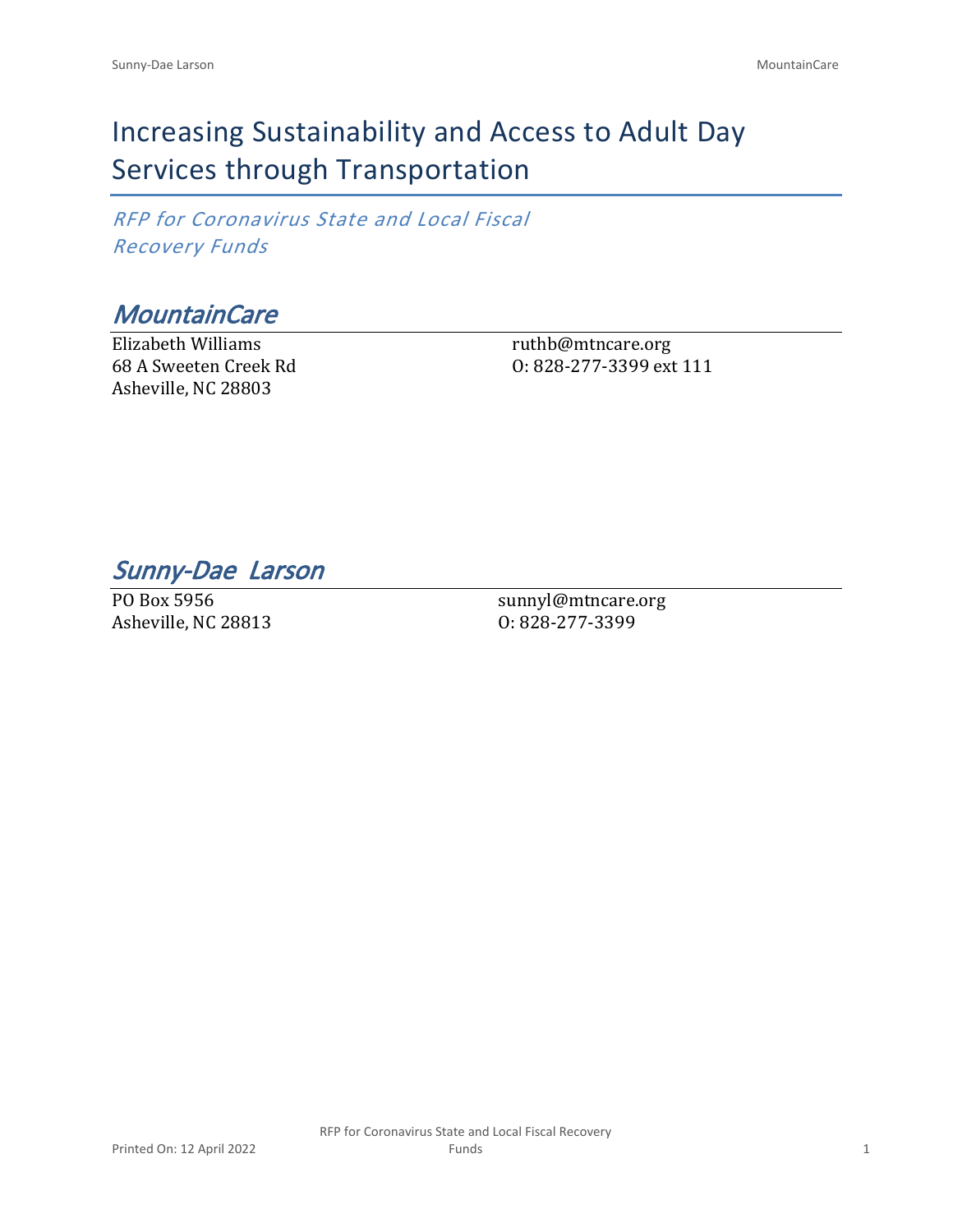# Application Form

# *Question Group*

Buncombe County requests proposals for projects to help the community recover from and respond to COVID-19 and its negative economic impacts.

Buncombe County has been awarded \$50,733,290 in Coronavirus State and Local Fiscal Recovery Funds (Recovery Funding), as part of the American Rescue Plan Act. To date, Buncombe County has awarded projects totaling \$23,093,499, leaving a balance of \$27,639,791 available to award.

Visit [http://www.buncombecounty.org/recoveryfundinghttp://www.buncombecounty.org/recoveryfundingwww.b](http://www.buncombecounty.org/recoveryfunding) [uncombecounty.org/recoveryfundinghttp://www.buncombecounty.org/recoveryfundinghttp://www.buncombeco](http://www.buncombecounty.org/recoveryfunding) [unty.org/recoveryfundinghttp://www.buncombecounty.org/recoveryfundinghttp://www.buncombecounty.org/re](http://www.buncombecounty.org/recoveryfunding) [coveryfunding](http://www.buncombecounty.org/recoveryfunding) for details.

This infusion of federal resources is intended to help turn the tide on the pandemic, address its economic fallout, and lay the foundation for a strong and equitable recovery.

Buncombe County is committed to investing these funds in projects that:

- Align to county strategic plan and community priorities
- Support equitable outcomes for most impacted populations
- Leverage and align with other governmental funding sources
- Make best use of this one-time infusion of resources
- Have a lasting impact

Proposals shall be submitted in accordance with the terms and conditions of this RFP and any addenda issued hereto.

Click [here](https://www.buncombecounty.org/common/purchasing/Buncombe%20Recovery%20Funding%20RFP%202022.pdf) for the full terms and conditions of the RFP

# **Organization Type\***

Nonprofit

# **Nonprofit documentation**

If nonprofit, attach IRS Determination Letter or other proof of nonprofit status.

IRS-MountainCare 501(C)3.pdf

# **Name of Project.\***

Increasing Sustainability and Access to Adult Day Services through Transportation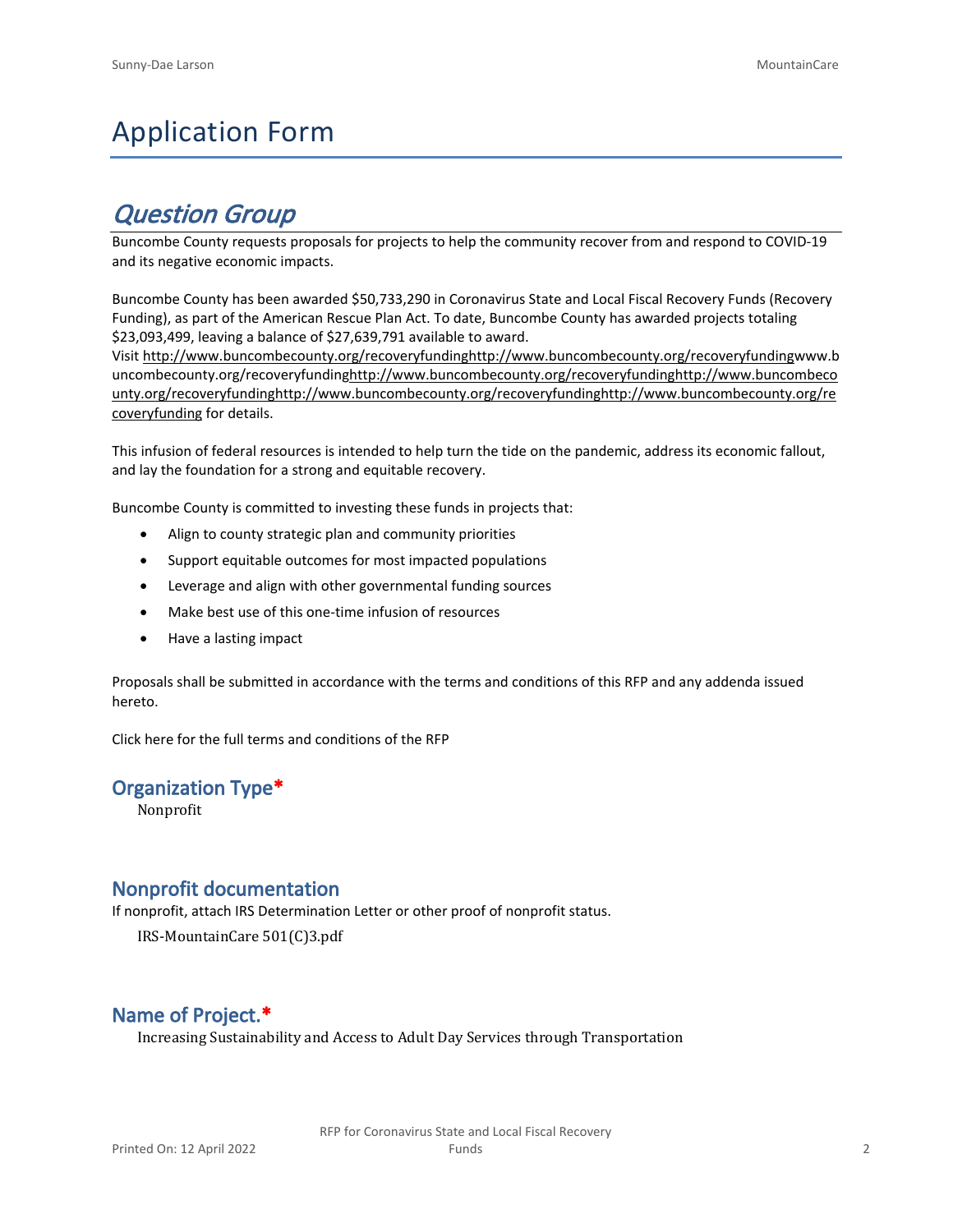# **New/Updated Proposal\***

Is this a new project proposal or an updated version of a proposal submitted during the earlier (July 2021) Recovery Funding RFP?

New project proposal

# **Amount of Funds Requested\***

\$139,095.00

# **Category\***

Please select one:

- Affordable Housing
- Aging/Older Adults
- Business Support/Economic Development
- Environmental/Climate
- Homelessness
- K-12 Education
- Infrastructure and/or Broadband
- Mental Health/Substance Use
- NC Pre-K Expansion
- Workforce

Aging/Older Adults

# **Brief Project Description\***

Provide a short summary of your proposed project.

MountainCare requests \$139,095 to purchase a wheelchair accessible vehicle to provide transportation services and community outings for older adults who wish to attend our Adult Day Program.

As the only provider of Adult Day Services in Buncombe County, we offer critical, specialized support for some of our most vulnerable citizens – particularly individuals navigating the physical and cognitive challenges of aging. The program is actively increasing its operating capacity to return to pre-pandemic levels, but many prospective and current participants face barriers to services due to lack of available transportation.

These funds will be used to purchase and maintain a new 14-passenger, non-CDL shuttle bus with wheelchair accessibility to provide rides to and from our Adult Day Center. Additionally, the vehicle will enhance our services through regular community outings, in line with our firm belief that aging in place does not mean staying in place.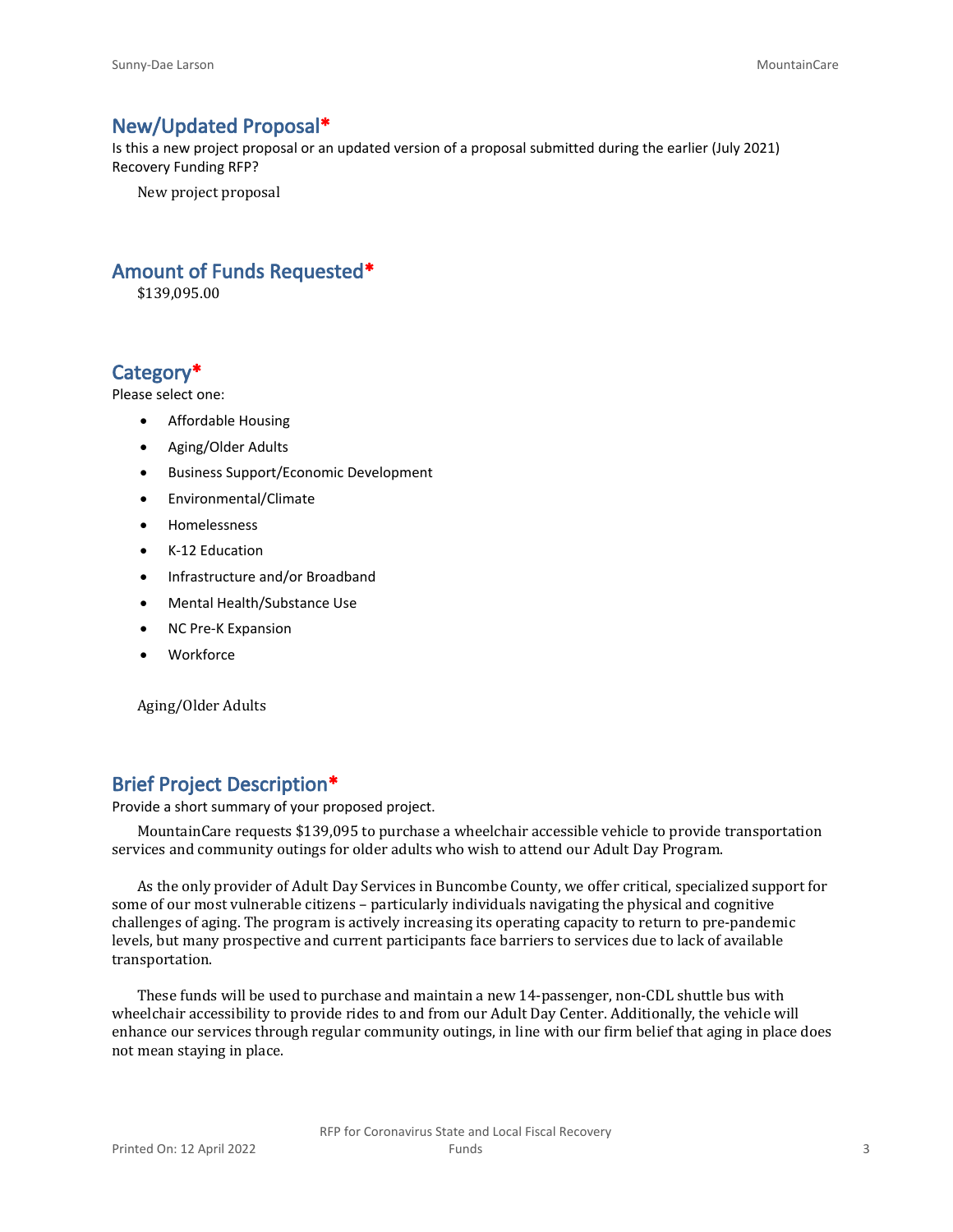## **Project Plan\***

Explain how the project will be structured and implemented, including timeframe.

MountainCare operates the the only Adult Day Care and Day Health Center in Buncombe County where we serve primarily older adults with neurocognitive conditions and chronic health concerns. We provide a safe and enjoyable environment for those who require support during the day, allowing older adults to live in the community. Participants of our program benefit from social opportunities, stimulating activities, physical fitness, personal care, skilled nursing, and nutritious meals and snacks. Caregivers receive much-needed respite Monday through Friday, reducing caregiver stress and burden.

Individuals receiving transportation to our Center are generally unable to drive or navigate other transit systems. MountainCare coordinates rides for participants through Mountain Mobility, but last year 19 of the 28 individuals requesting transportation services to our program were denied.To address this barrier to care, MountainCare hopes to purchase a shuttle bus with a wheelchair lift to provide transportation services ourselves for additional participants. Our current vehicle is a passenger van that cannot accommodate adults using wheelchairs or other mobility devices and can be incredibly challenging to enter and exit if an individual has other functional limitations.

MountainCare will purchase a 2022 Starcraft Allstar 22" passenger bus from Creative Bus Sales immediately upon receipt of funds. This is a non-CDL shuttle-style bus with 12 passenger seats, two wheelchair securement areas, an electric 36" main passenger door, and a 34" x 54" wheelchair lift located in the rear of the vehicle. The interior is easy to navigate with a wide aisle and 80" floor-to-ceiling height, and safety features such as grab rails, a rear-view camera, and back-up alarm. Additional funding for vehiclerelated expenses will support insurance, maintenance, taxes, and registration fees for three years while we continue to recover from revenue loss due to COVID.

Due to extensive supply chain shortages, busses are only available for pre-order. We expect to receive the vehicle no more than 6 – 12 months after our order is placed, and will immediately begin using it for transportation, program enhancement, and community outings. To implement services, MountainCare will hire a full-time Transportation Specialist who will provide rides to Buncombe County residents. The Funding Coordinator will work with current and prospective participants to determine if an individual requires transportation. These assessments will also help us to identify and prioritize older adults with the greatest need and address additional barriers to supportive services. The Funding Coordinator will collect financial information to determine transportation funding eligibility, and award HCCBG or other funds when appropriate. To maximize resources, MountainCare will focus on providing rides for individuals who do not live in an area currently serviced by Mountain Mobility.

# **Statement of Need\***

Describe the need that this project will address. Include data to demonstrate the need, and cite the source of the data.

More older adults currently live in Buncombe County than children, with adults over 60 making up 27% of our population (US Census Bureau). Along with this comes an increase in the number of people requiring support due to cognitive impairments and chronic health concerns. Over 15,000 of these older residents suffer from aging-related disabilities such as vision changes, hearing loss, mobility challenges, cognitive decline, and difficulty with self-care.

Availability of and access to an Adult Day program is essential to achieve our county's Strategic Goal of protecting residents' ability to age in place. Numerous studies have proven that Adult Day is the most costeffective way to provide care for aging individuals in the community (NADSA, 2011). For many caregivers, it is the only respite they receive during the week to attend appointments, work, socialize, and stay active. One caregiver recently said, "Being a sole caregiver of a spouse with dementia, I would have a hard time keeping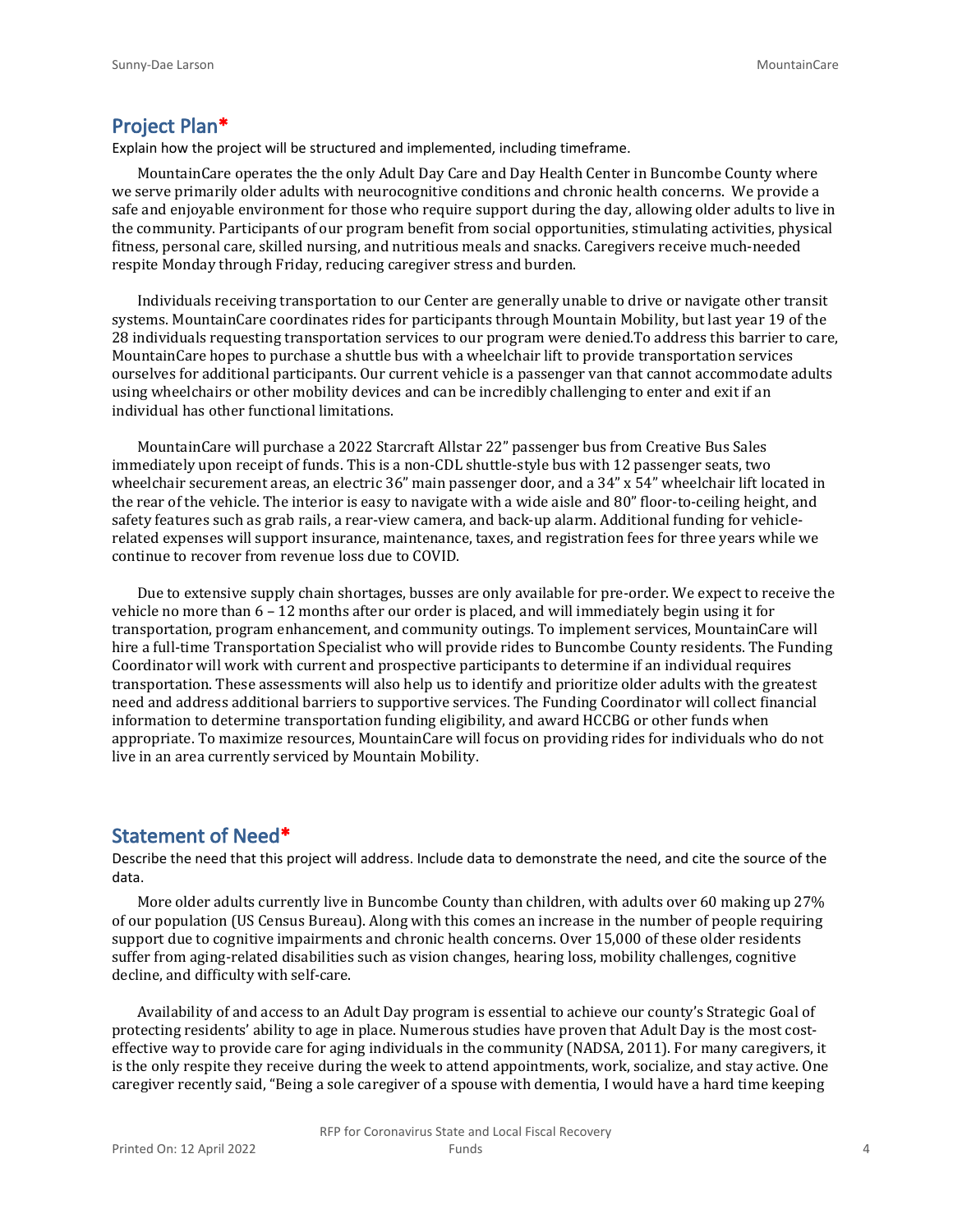him at home without this program. It keeps him active and engaged and gives him a sense of worth and respect. If he was home, he would not have any social interactions."

However, inadequate transportation is preventing individuals from receiving services. Of the 74 adults currently enrolled, only one is an active driver. Our participants rely entirely on their caregivers or public transit systems for door-to-door rides to attend our program, and providing rides from rural areas often negates the respite caregivers receive during attendance. Unfortunately, Mountain Mobility did not provide any transportation to Adult Day during the pandemic due to mitigation policies. Services resumed in 2021, but we have a waitlist of 45+ rides/week due to a reduction in their routes. Purchasing a wheelchair accessible vehicle to provide our own transportation services will ensure that more older adults can attend the program, increase our sustainability, and maximize the benefit to our community.

### **Link to COVID-19\***

Identify a health or economic harm resulting from or exacerbated by the public health emergency, describe the nature and extent of that harm, and explain how the use of this funding would address such harm.

Older adults and their caregivers have been profoundly impacted the by the COVID health crisis due to medical frailty and an increased risk of severe illness and death. To protect themselves, many of the adults we serve isolated more and for longer periods of time than other community members. During COVID-related closures, caregivers reported rapid physical and cognitive decline without access to the social, intellectual, and physical activity typically provided to participants through our program.

Social isolation itself is a major public health issue that increases the risk of developing dementia, hypertension, depression, and cardiovascular disease - even weakening the immune system. In 2021, the National Academy of Science, Engineering, and Medicine Committee announced that social isolation and loneliness are associated with a 50% increase of developing Alzheimer's disease and a 30% increased risk of stroke. During the height of the pandemic, Adult Day caregivers also indicated that they were experiencing unmanageable levels of stress related to caring for their loved one, and many struggled to safely complete simple tasks or attend their own medical appointments. Some caregivers were unable to work and felt pressure to choose between paying an exorbitant amount for private care or risk losing their job. Without inperson services, families believed institutionalization was imminent.

When our program initially reopened in July 2020, we witnessed significant improvements in the health and ability of our participants. Caregivers reported reduced stress and burnout, and felt better equipped to keep their loved one home.To ensure an equitable COVID recovery, we must prioritize supporting disproportionately affected older adults in their desire to return to community spaces. Lack of transportation should never be the reason someone cannot access supportive services, and institutionalization due to limited access to care is a costly but easily avoidable outcome.

### **Population Served\***

Define the population to be served by this project, including volume and demographic characteristics of those served.

MountainCare provides care for some of the most chronically under-served, isolated members of our society. Participants of Adult Day are generally older adults diagnosed with impairments such as dementia, stroke, Parkinson's disease, depression, or diabetes and require safe and specialized care due to their physical, cognitive, medical, or social challenges. While most of our participants are 65+, we serve anyone over the age of 18 in need of care or social opportunities during the day. Adults who attend our program benefit from increased socialization, mental stimulation, physical activity, nutritious meals, personal care, and health care monitoring. Nearly 100% of our participants consistently report an improved quality of life and would recommend the program to other adults. The respite provided allows caregivers to maintain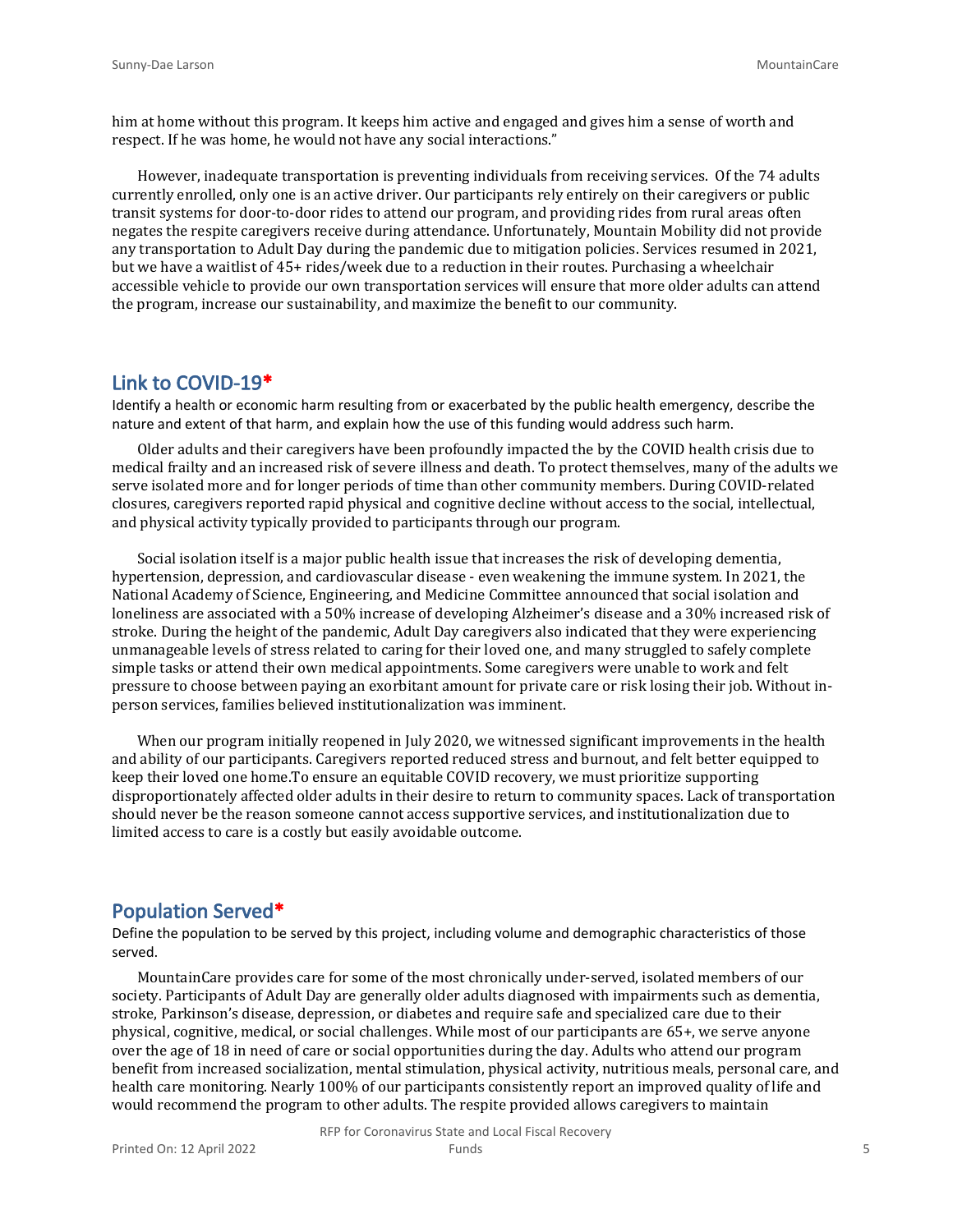employment, or tend to their own medical, social, and emotional needs. Historically, over 65% of our participants come from low-income households and receive support to attend our program through the VA, the Home and Community Block Grant, Caregiver Respite Funding, and generous donations. No one is turned away due to a lack of funds.

Pre-pandemic, our Adult Day centers provided nearly 30,000 unique days of service per year to nearly 400 adults across Western North Carolina, with 250+ participants receiving services in Buncombe County. We are currently operating at half of our capacity with plenty of room to grow, with a current daily attendance of 44 and 74 total adults enrolled. When factoring in caregivers, our true number served grows exponentially.

Individuals receiving transportation services are generally unable to drive or navigate other transit systems. For caregivers, providing transportation for their loved one from rural areas often negates the respite received from attending the program. Individuals without transportation suffer from increased stress and isolation, elevating the risk of depression and cognitive decline.

# **Results\***

Describe the proposed impact of the project. List at least 3 performance measures that will be tracked and reported. If possible, include baselines and goals for each performance measure.

This project will provide a new vehicle, expanding MountainCare's transportation services and improving program activities. Specifically, we will:

1. To eliminate obstacles to Adult Day enrollment and attendance by increasing transportation services.

a. Baseline: There are currently 20 individuals on a wait list requesting 45+ rides per week.

b. Goal: To meet the needs of these 20 individuals and all future participants requiring transportation services outside of Mountain Mobility's serviceable areas.

2. To increase the number of older adults served at our Buncombe Center.

a. Baseline: There are current 74 adults enrolled and 44 attending each day.

b. Goal: To return to pre-COVID enrollment and capacity as pandemic circumstances allow. In January 2020, 111 adults were enrolled in our Buncombe program. Our average daily attendance was 70, but our potential daily enrollment is 82.

3. To increase the number of Adult Day community outings and enhance program activities, allowing older adults to remain active within the community.

a. Baseline: Adult Day has not offered community outings since before the pandemic.

b. Goal: To provide meaningful, enriching community outings each week, such as: educational programs at Asheville Art Museum and other local museums; outdoor recreation such as boat rides at Lake Julian and walks in the park; and inter-generational community partnerships with local schools.

4. Participants and caregivers of Adult Day Services will report improved quality of life.

a. Baseline: Most recently, 98% of our current caregivers reported reduced stress during enrollment. One hundred percent of participants reported an improved quality of life.

b. Goal: To continue to improve the lives of those we serve.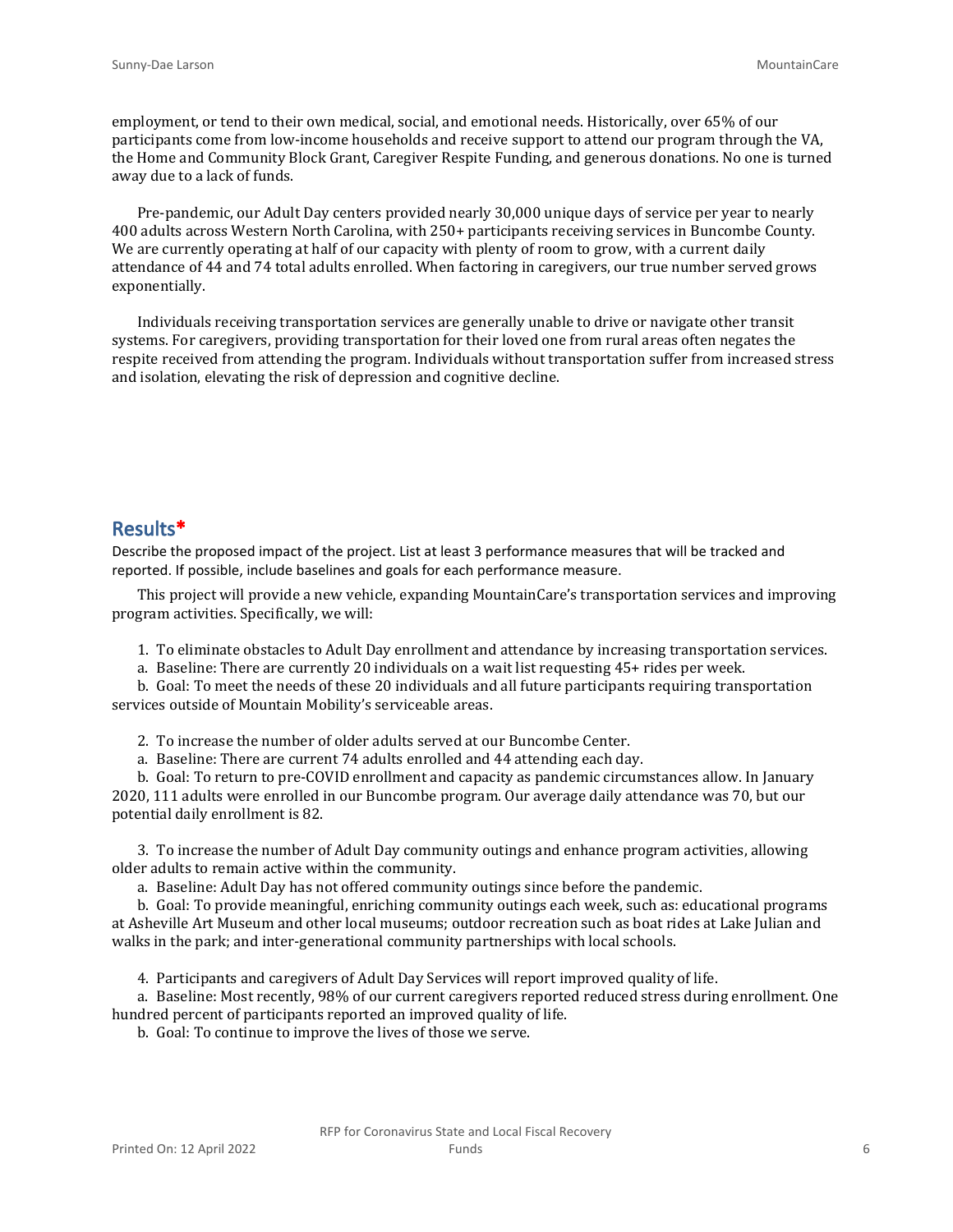# **Evaluation\***

Describe the data collection, analysis, and quality assurance measures you will use to assure ongoing, effective tracking of contract requirements and outcomes.

MountainCare tracks Key Performance Indicators (KPI) to evaluate achievement of our goals and objectives. Monthly and yearly KPI measurements help us to identify and strategically address possible areas of focus and improvement. For each adult day center, we track metrics such as total inquiries, new enrollments, the number of new days enrolled or added, the inquiry conversion rate, average daily attendance, occupancy rate, number of trips provided, hospitalizations, and discharges. Most of this information is collected and tracked through our electronic participant records system.

Participants and caregivers are also surveyed on enrollment and annually about their experience through an online platform. We strive for a satisfaction rating in the top two levels (very satisfied or extremely satisfied - a four or five) of 80% or more. We also ask respondents if participation significantly improved their quality of life, striving for a rating of 80% or greater. Caregivers unable to complete an online version of the survey will receive a printed copy with a postage paid envelope. Responses will remain anonymous, allowing caregivers and participants to express themselves more freely. We will continue to conduct our regular stress level surveys with our caregivers and will track the reduction in stress they experience, striving for an 80% success rate.

### **Equity Impact\***

How will this effort help build toward a just, equitable, and sustainable COVID-19 recovery? How are the root causes and/or disproportionate impacts of inequities addressed?

Through this project, we will specifically target two inequities directly resulting from the pandemic: 1) a lack of transportation through our public transit system due to route reductions and 2) the disproportionate impact of social isolation on older adults after two years of profound loneliness.

All people have the right to choose how and where to age, and to participate fully in their community. Purchasing a wheelchair accessible vehicle ensures that all older adults in Buncombe County have that choice. Adult Day is by far the most affordable option for care during the week, providing professional care for a fraction of the cost of an in-home aide. We find solutions for those who cannot afford care by matching individuals with funding from federal, state, and local sources including our own scholarships, and make every effort to provide our service to all who need it.

Adults requiring transportation to our program are generally facing more than one age related challenge. Most are living with one or more disabilities; many are veterans living in care homes; and others are simply isolated adults commuting from the most rural parts of our community. Racial and ethnic minorities over the age of 65 (especially women) experience disability at a higher rate than other groups. As an unwavering partner and advocate for adults and those who care for them, we aim to address these disparities, combat biases, and reach all who need us by acknowledging and finding solutions to the many layers of obstacles older adults face. These obstacles are further compounded by prejudices faced due to race, ethnicity, immigration status, gender, sexuality, education, and socio-economic status. In this regard, aging and disability justice are inherently intertwined with the fight for equity in all other aspects of life.

# **Project Partners\***

Identify any subcontractors you intend to use for the proposed scope of work. For each subcontractor listed, indicate:

1.) What products and/or services are to be supplied by that subcontractor and;

2.) What percentage of the overall scope of work that subcontractor will perform.

RFP for Coronavirus State and Local Fiscal Recovery Funds 7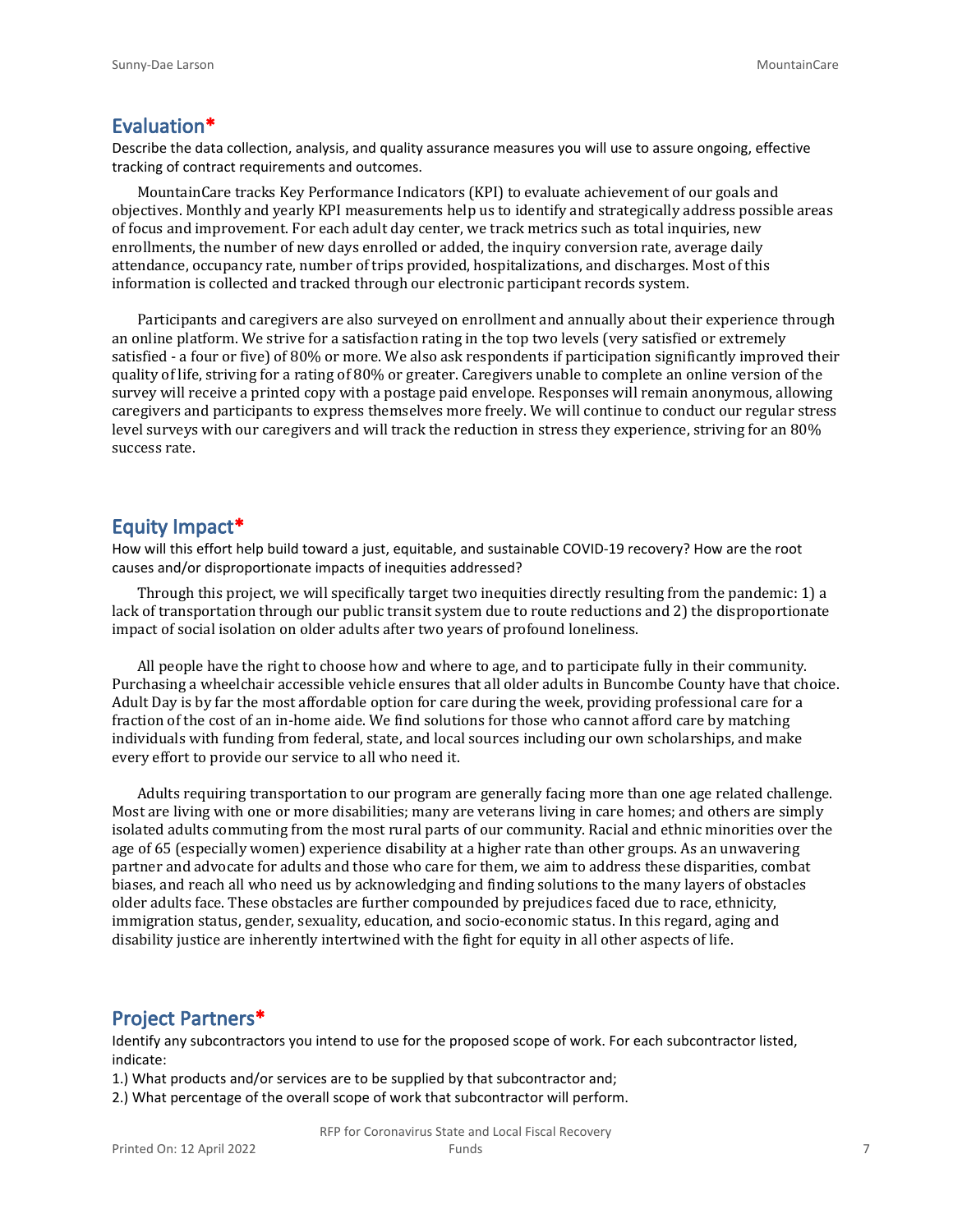Also, list non-funded key partners critical to project.

Our primary partner for this project is Creative Bus Sales in Charlotte, NC, who will provide and deliver the new vehicle.

MountainCare will also work closely with several other entities to provide transportation services to older adults. Though these recovery funds will not be subcontracted, we do contract with Mountain Mobility and Elite Transportation using HCCBG funding for some of our participants. The Funding Coordinator will also work closely with the Area Agency on Aging at Land of Sky and DAAS to track HCCBG funding, and to report our overall number served both directly by MountainCare and indirectly through other service providers.

By collaborating with other agencies, we believe we can better serve older adults in our community. Adult Day receives referrals from MemoryCare, DHHS, ProjectCARE, the Family Caregiver Respite Specialist at Land of Sky, geriatric case managers, United Way, and the Council on Aging. Our Caregiver Support Specialist and Program Managers work to help families identify unmet needs and connect them with other providers such as overnight respite services, home care, assisted living, and long term care providers when necessary.

# **Capacity\***

Describe the background, experience, and capabilities of your organization or department as it relates to capacity for delivering the proposed project and managing federal funds.

MountainCare's award-winning Adult Day Programs have served more than 5,000 families throughout our 35+ year history. Our leadership team has a combined professional experience exceeding 100 years, and our Operations Team has over 40 years of combined experience with Adult Day Services in Western North Carolina, including more than 20 years of experience managing various funding sources.

MountainCare itself is also considered a leader within the aging community, with a reputation for operating the only adult day centers in Buncombe and Henderson counties. In 1991, Buncombe Adult Day became the first Adult Day Health Provider in the state of North Carolina to contract with the VA. Today, state funding through the Division of Aging and Adult Services and the VA comprise more than half of our regular operating revenue. We are experienced and diligent with complex tracking and reporting requirements, including recently tracking use of COVID relief funding received through the CARES Act.

In the last three years, we have successfully transitioned from the Mission Hospital network into a standalone agency. We have survived the COVID-19 crisis, despite the many challenges we continue to face, because the need for our services never stops. Now, additional funding through these Recovery Funds will help us move from surviving back to thriving.

### **Budget\***

Provide a detailed project budget including all proposed project revenues and expenditures, including explanations and methodology. For all revenue sources, list the funder and denote whether funds are confirmed or pending. For project expenses, denote all capital vs. operating costs, and reflect which specific expenses are proposed to be funded with one-time Buncombe County Recovery Funds.

Download a copy of the budget form [HERE](https://buncombecounty.org/common/community-investment/grants/early-childhood-education/Recovery-Funds-budget-template.xlsx). Complete the form, and upload it using the button below.

MountainCare Recovery-Funds-budget-template.xlsx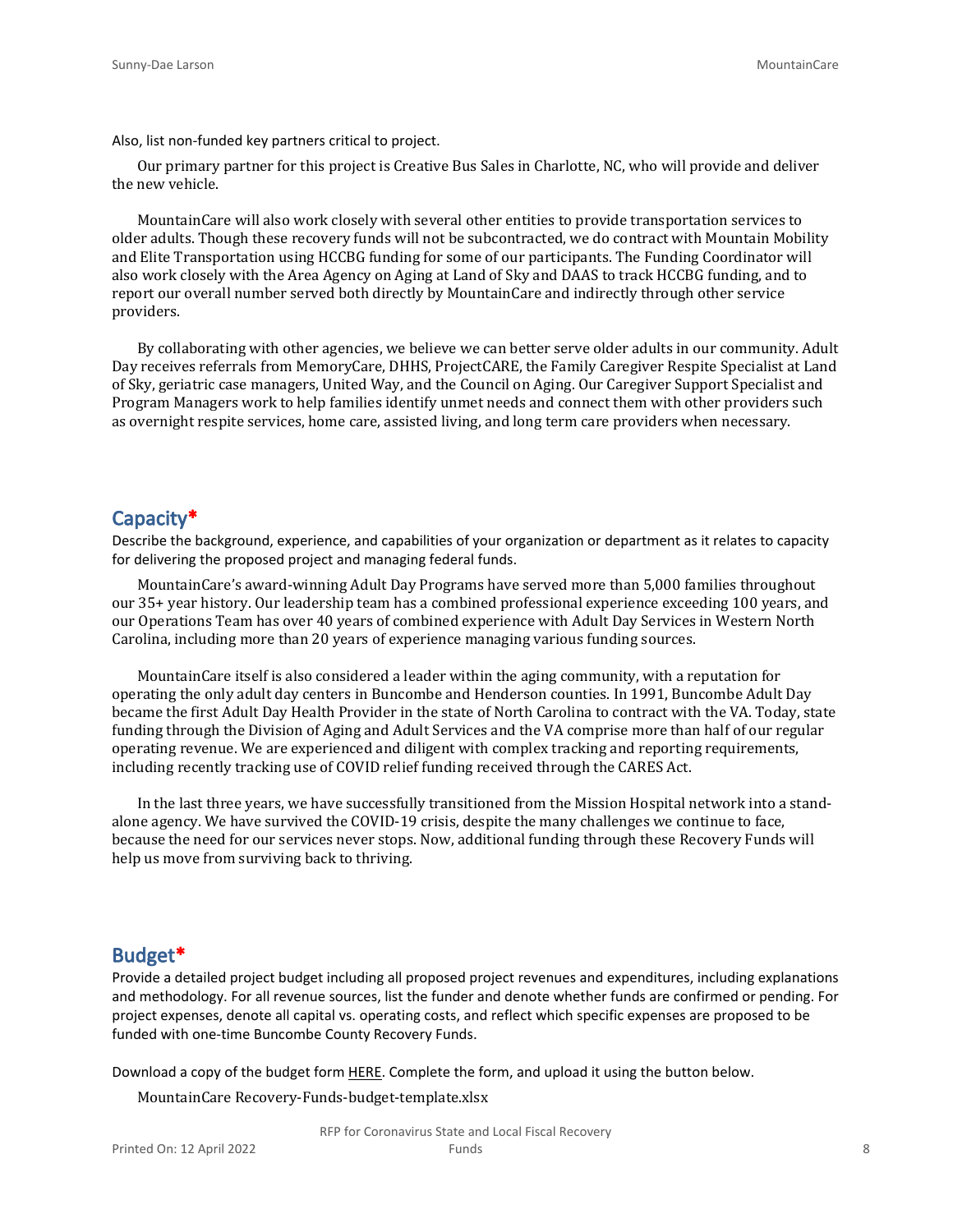# **Special Considerations\***

Provide any other information that might assist the County in its selection.

Creative Bus Sales Proposal - MountainCare.pdf

Adult Day has existed in Western North Carolina for more than 35 years. Before the HCA acquisition of the Mission Health Network, Adult Day Services were part of the larger healthcare system through CarePartners. When HCA purchased Mission Health and CarePartners, several key non-profit entities joined together to form MountainCare and remain not-for-profit.

During the separation from HCA, our service lines inherited an annual budget with a net loss of over \$1.8 million. Just 6 months into our independence, COVID-19 struck, and all our strategic planning, development, and fundraising efforts were put on hold to navigate and survive the pandemic.

Our doors were closed from mid-March until July 1, 2020, and Adult Day's overall private pay revenue for 2020 was reduced by an average of 54% resulting in a loss of \$313,737 in private pay projections. Adult Day has endured an additional 13 weeks of pandemic-related closures since then due to rising COVID-19 cases in the region and the vulnerability of the population we serve. Our team experienced an overall reduction in force of more than 50% in 2020, and our services continue to operate at a reduced capacity. However, the greatest harm has been to our participants and their caregivers. When our doors are closed, the difficult situation families already faced become much more dire.

Today we are operating at just over 50% capacity and still working to return to pre-COVID operations. Our Mountain Explorers respite program reopened for the first time since March of 2020 after two years, and programmatic activities are slowly returning to normal. However, we are still facing many challenges including ongoing revenue loss and external factors such as changes to Mountain Mobility's routes. At this stage, a new vehicle is absolutely necessary to recover from the pandemic, but - without support - we are unable to obtain one. Thank you for considering our participants and the people who love them.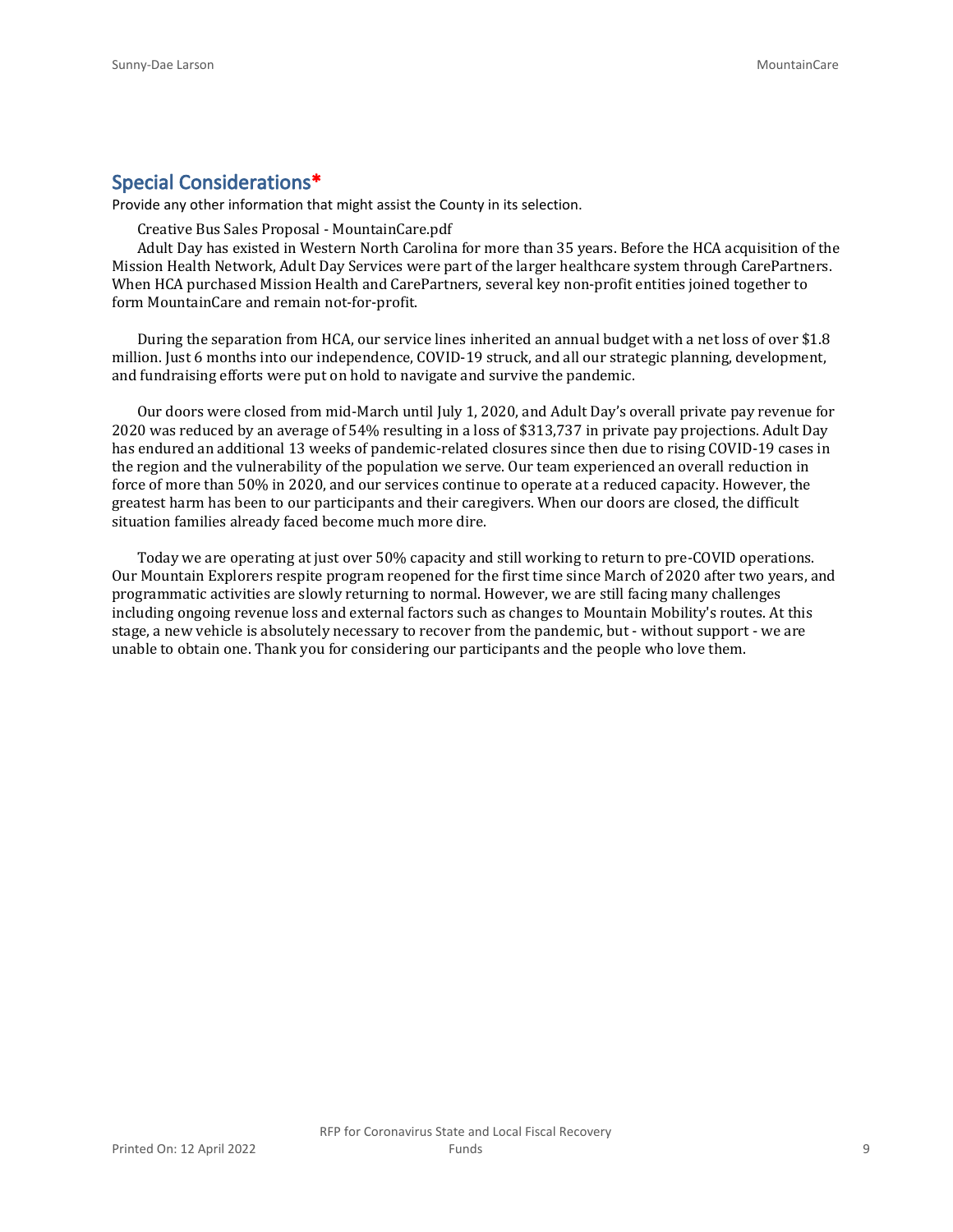# File Attachment Summary

# *Applicant File Uploads*

- IRS-MountainCare 501(C)3.pdf
- MountainCare Recovery-Funds-budget-template.xlsx
- Creative Bus Sales Proposal MountainCare.pdf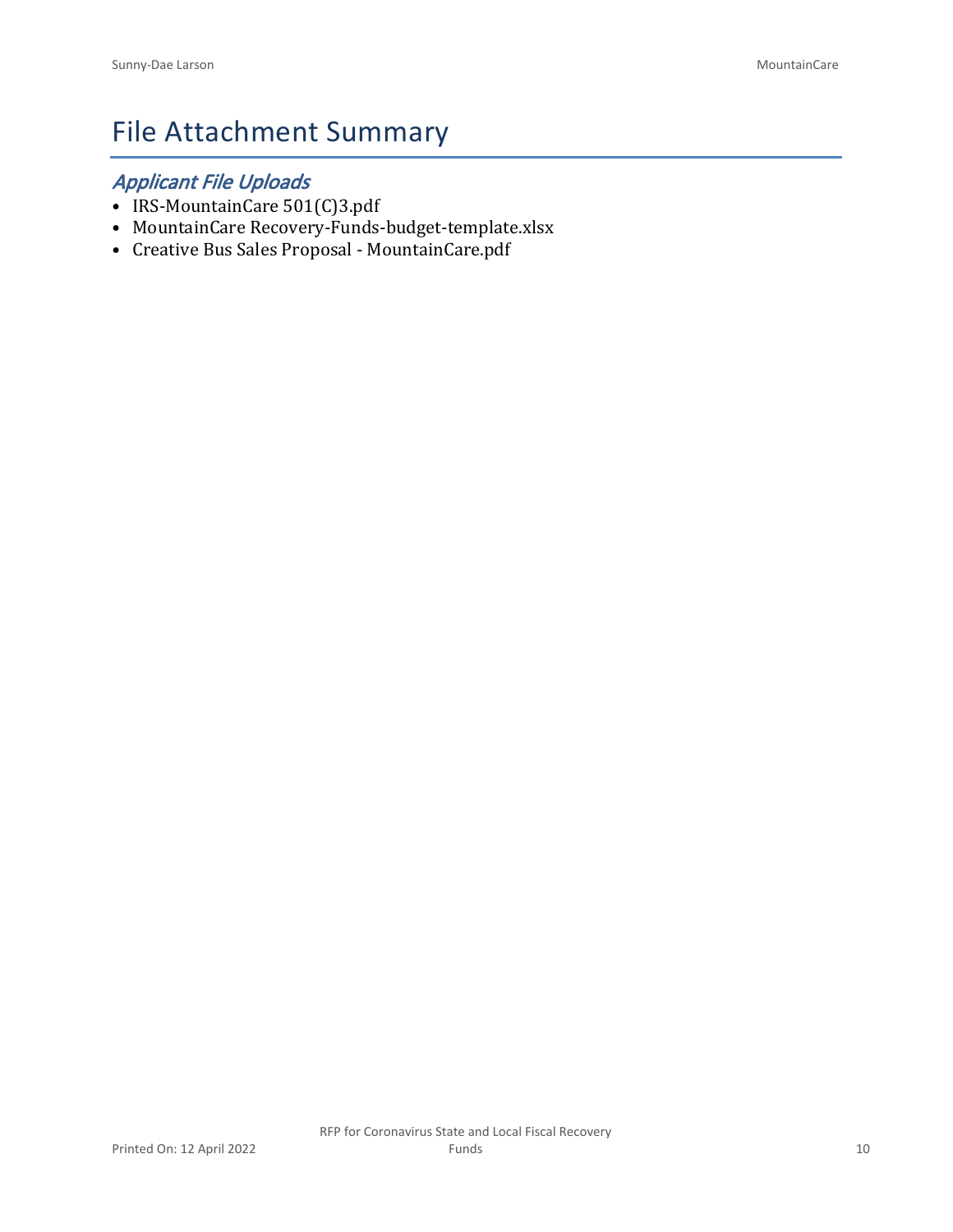**IRS** Department of the Treasury P.O. Box 2508 Cincinnati OH 45201

BODC: TE

MOUNTAINCARE INC 68 SWEETEN CREEK RD ASHEVILLE NC 28803

003798

56-2005198 Employer ID number: Yes Form 990 required:

Dear Taxpayer:

We're responding to your request dated Aug. 28, 2019, about your tax-exempt status.

We issued you a determination letter in January 1998, recognizing you as tax-exempt under Internal Revenue Code (IRC) Section 501(c)  $(3)$ .

We also show you're not a private foundation as defined under IRC Section 509(a) because you're described in IRC Section 509(a)(2).

Donors can deduct contributions they make to you as provided in IRC Section 170. You're also qualified to receive tax deductible bequests, legacies, devises, transfers, or gifts under IRC Sections 2055, 2106, and 2522.

In the heading of this letter, we indicated whether you must file an annual information return. If you're required to file a return, you must file one of the following by the 15th day of the 5th month after the end of your annual accounting period:

- Form 990, Return of Organization Exempt From Income Tax
- Form 990EZ, Short Form Return of Organization Exempt From Income Tax
- Form 990-N, Electronic Notice (e-Postcard) for Tax-Exempt Organizations Not Required to File Form 990 or Form 990-EZ
- Form 990-PF, Return of Private Foundation or Section 4947(a)(1)
	- Trust Treated as Private Foundation

According to IRC Section 6033(j), if you don't file a required annual information return or notice for 3 consecutive years, we'll revoke your tax-exempt status on the due date of the 3rd required return or notice.

You can get IRS forms or publications you need from our website at www.irs.gov/forms-pubs or by calling 800-TAX-FORM (800-829-3676).

If you have questions, call 877-829-5500 between 8 a.m. and 5 p.m., local time, Monday through Friday (Alaska and Hawaii follow Pacific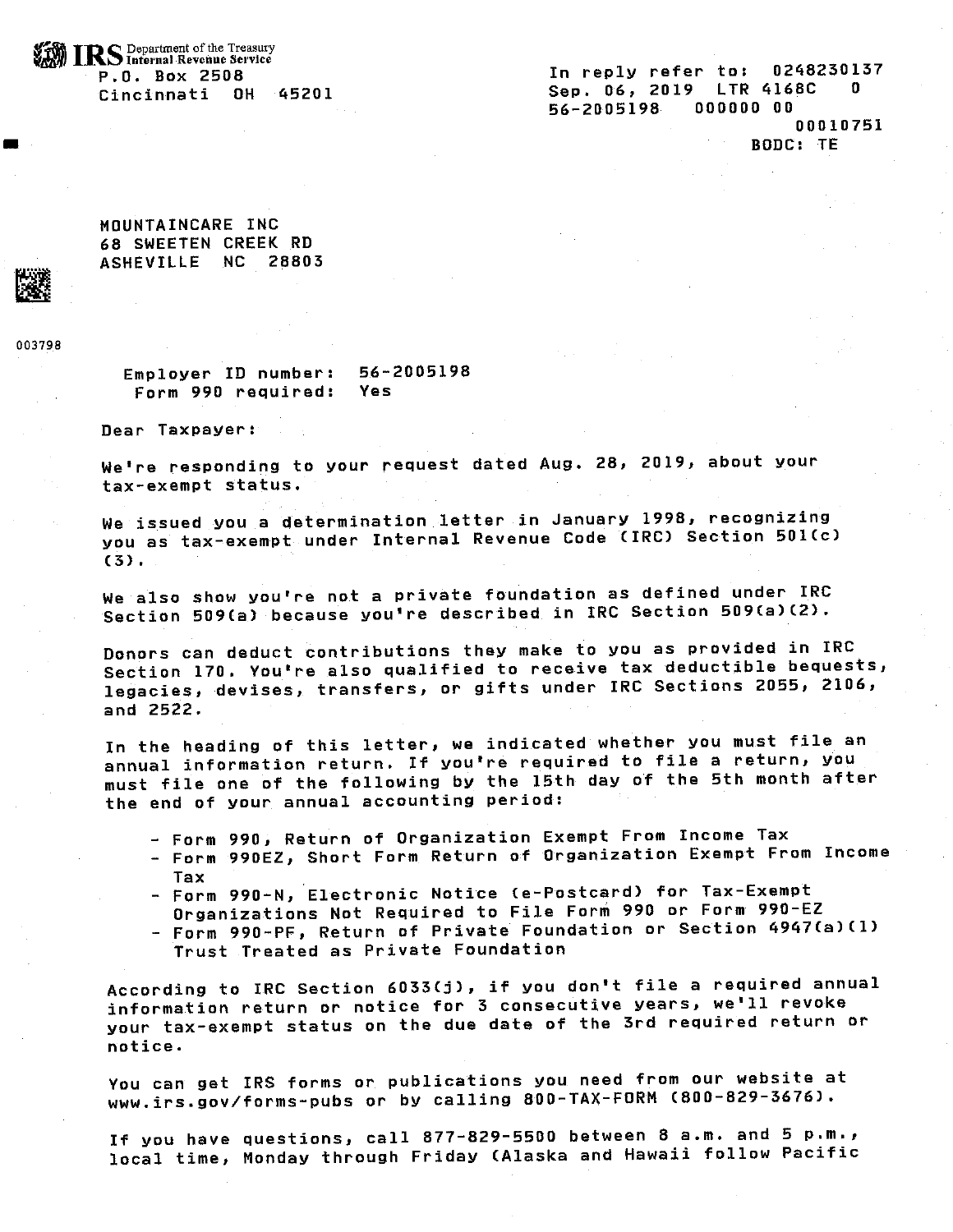

罰

#### 003798.181356.107114.6505 1 AB 0.412 530

MOUNTAINCARE INC<br>68 SWEETEN CREEK RD ASHEVILLE NC 28803

003798

CUT OUT AND RETURN THE VOUCHER IMMEDIATELY BELOW IF YOU ONLY HAVE AN INQUIRY. DO NOT USE IF YOU ARE MAKING A PAYMENT.

CUT OUT AND RETURN THE VOUCHER AT THE BOTTOM OF THIS PAGE IF YOU ARE MAKING A PAYMENT, EVEN IF YOU ALSO HAVE AN INQUIRY.

|                 | "The IRS address must appear in the window. | Use for inquiries only |                |                 |
|-----------------|---------------------------------------------|------------------------|----------------|-----------------|
|                 | 0248230137                                  |                        | Letter Number: | <b>LTR4168C</b> |
| <b>BODCD-TE</b> |                                             |                        | Letter Date    | 2019-09-06      |
|                 |                                             |                        | Tax Period     | 000000          |
|                 |                                             |                        |                |                 |

\*562005198\*

MOUNTAINCARE INC 68 SWEETEN CREEK RD 28803 ASHEVILLE NC

INTERNAL REVENUE SERVICE P.O. Box 2508 Cincinnati OH 45201 <u>latuliliudilliuudllulil</u>

562005198 BY MOUN 00 2 000000 670 00000000000

The IRS address must appear in the window. 0248230137 **BODCD-TE** 

Use for payments

Letter Number: LTR4168C  $: 2019 - 09 - 06$ Letter Date

Tax Period





\*562005198\*

MOUNTAINCARE INC **68 SWEETEN CREEK RD** 28803 ASHEVILLE NC

INTERNAL REVENUE SERVICE

0GDEN UT 84201-0102 <u>Halalalaldilinudillinudillinuddulul</u>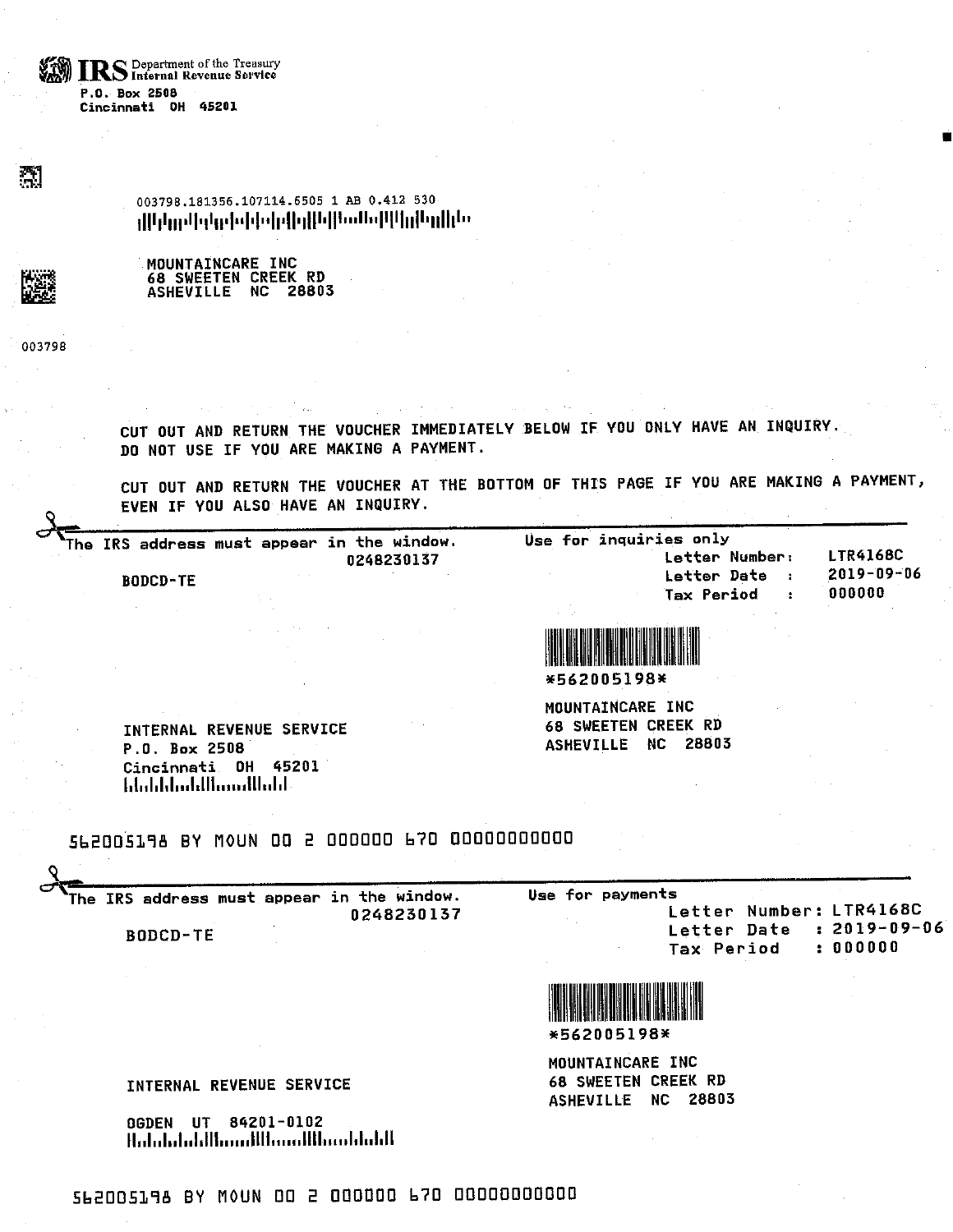| III ROSA LONDOREN III |  |
|-----------------------|--|
|-----------------------|--|



Department of the Treasury Internal Revenue Service Oaden, UT 84201-0038

095712.182036.108050.6548 1 AB 0.412 370 **Ակլիմ(Անեիցիզ)(հրվեկին(հիմարից)(գլ**Մենի



095712

MOUNTAINCARE INC 68 SWEETEN CREEK RD ASHEVILLE NC 28803-2318

| <b>Notice</b>             | CP148A             |
|---------------------------|--------------------|
| Notice date               | September 9, 2019  |
| <b>Employer ID number</b> | XX-XXX5198         |
| To contact us             | Phone 800-829-0115 |
| Dana 1 of 1               |                    |

We changed your mailing address

We updated our records for your mailing address.

We update our records anytime the address entered on a tax return is different from what we have in our records, or a Form 8822-B is received.

The address shown above is where we will mail any IRS notice or letter about your tax account. We also sent a confirmation notice to your previous mailing address.

# What you need to do

Our update to your address may be for minor changes in words and abbreviations, such as using "Street" rather than "St." in your address. To avoid confusion, you or your tax preparer should always enter your correct mailing address in exactly the same way every time you file tax returns.

If the mailing address for IRS notices and letters shown above is correct, you do not need to do anything.

If the mailing address shown above is incorrect, call or write to us using the contact information at the top of this page. If you call, please review the most recent tax returns you filed for differences in addresses entered. For written correspondence, include a copy of this notice.

If we find any issues with an account, we send a letter or notice to your address of **Caution for employers regarding** record. We strongly caution any employer against changing the address of record to third-party payroll providers that of a payroll service provider or other third party as it may significantly limit our ability to inform the employer of tax matters involving the business. The employer is ultimately responsible for depositing and paying all federal employment tax liabilities. For more information, visit www.irs.gov and search keywords, "Change of Address" or

# **Additional information**

• Visit www.irs.gov/cp148a

"Outsourcing Payroll Duties."

- For tax forms, instructions, and publications, visit www.irs.gov/forms-pubs or call 800-TAX-FORM (800-829-3676).
- Keep this notice for your records.

If you need assistance, please don't hesitate to contact us.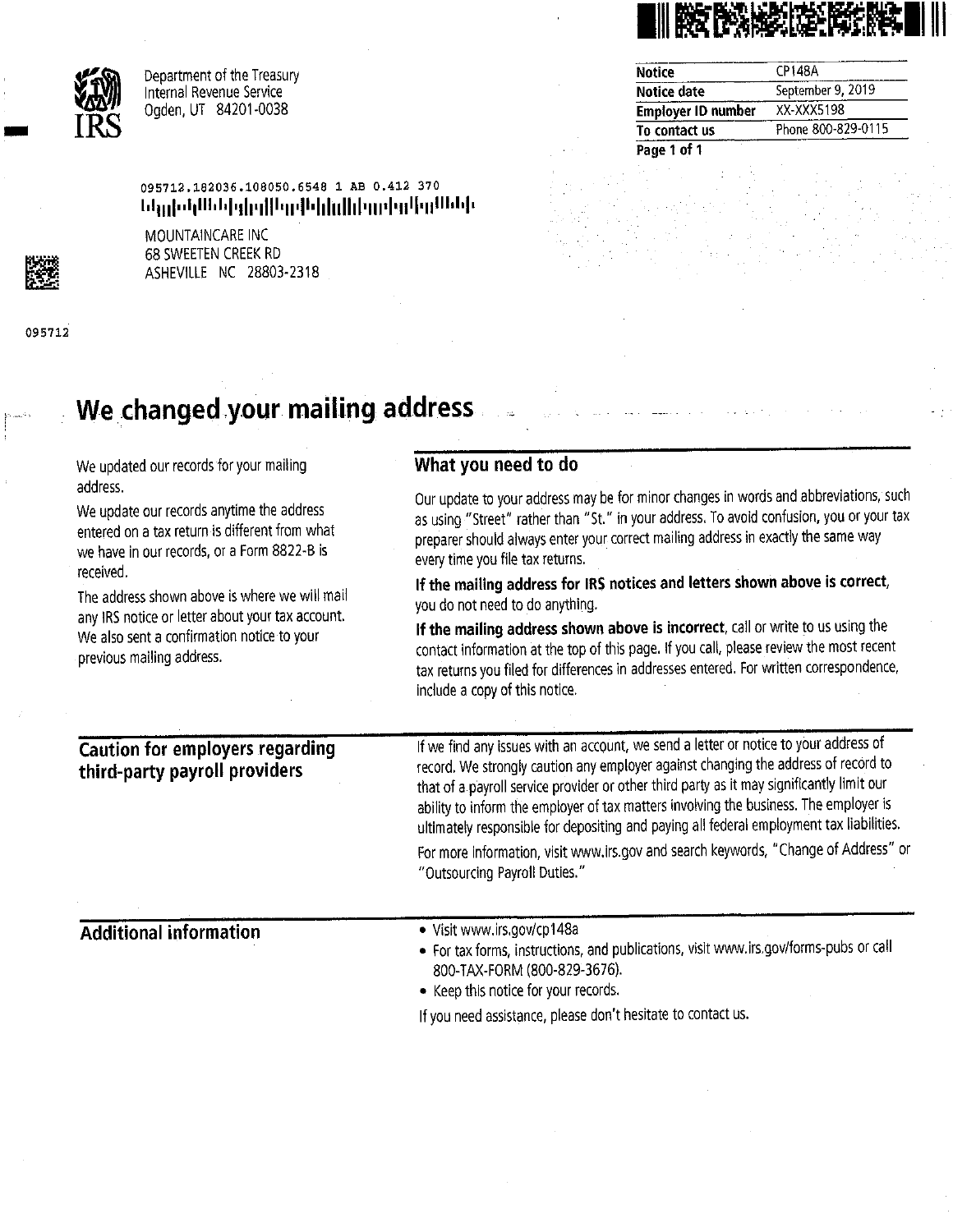### **Coronavirus State and Local Fiscal Recovery Funds Proposed Project Budget**

| Organization Name:       | I MountainCare.<br>Inc.                                                                                                              |
|--------------------------|--------------------------------------------------------------------------------------------------------------------------------------|
| <b>Project Name:</b>     | Increasing Sustainability and Access to Adult Day Services through Transportation                                                    |
| <b>Amount Requested.</b> | One-time capital expense of \$110,595 for 2022 Starcraft Shuttle Bus + annual operating costs of \$9,500 x 3 years = \$139,095 total |

| Proposed Project Revenue Funder                                 | <b>Amount</b> | <b>Confirmed or Pending?</b> | <b>Notes</b>                                                                  |
|-----------------------------------------------------------------|---------------|------------------------------|-------------------------------------------------------------------------------|
| Proposed Buncombe COVID Recovery Funds                          | \$120,095     | Pending                      | First year funds to purchase vehicle and support insurance + vehicle expenses |
| Proposed COVID Recovery Funds through DAAS/Area Agency on Aging | \$35,000      | Pending                      | Proposed recovery funds through DAAS/AAA to hire a driver and                 |
|                                                                 |               |                              | provide rides for participants who are not eligible for HCCBG                 |
| HCCBG                                                           | \$48,263      | Pending                      | Proposed FY 2023 Block Grant funding to provide 2,250 rides to Adult          |
|                                                                 |               |                              | Day participants                                                              |
| MountainCare                                                    | \$3,612       | Confirmed                    | MountainCare Operating Budget from Private Pay Revenue                        |
| List other sources here                                         |               |                              |                                                                               |
| List other sources here                                         |               |                              |                                                                               |
| List other sources here                                         |               |                              |                                                                               |
| List other sources here                                         |               |                              |                                                                               |
| List other sources here                                         |               |                              |                                                                               |
| List other sources here                                         |               |                              |                                                                               |
| List other sources here                                         |               |                              |                                                                               |
| List other sources here                                         |               |                              |                                                                               |
| List other sources here                                         |               |                              |                                                                               |
| List other sources here                                         |               |                              |                                                                               |
| List other sources here                                         |               |                              |                                                                               |
| Total $\frac{1}{2}$                                             | 206,970.00    |                              |                                                                               |

|                                       | Proposed              |          |         |                    |            |                          | <b>Capital or Operating</b> |                                                                      |
|---------------------------------------|-----------------------|----------|---------|--------------------|------------|--------------------------|-----------------------------|----------------------------------------------------------------------|
| <b>Proposed Project Expenses</b>      | <b>Recovery Funds</b> |          |         | <b>Other Funds</b> |            | <b>Total</b>             | Expense?                    | <b>Notes</b>                                                         |
| 2022 Starcraft Allstar Shuttle Bus    | \$110,595             |          |         |                    |            | 110,595.00               | Capital                     | 14 passenger bus with wheelchair doors and two wheel chair positions |
| Personnel - Transportation Specialist |                       |          | \$      | $37,500.00$ \\$    |            | 37,500.00                | Operating                   | Full-time salary for one driver                                      |
| Personnel - Funding Coordinator       |                       |          | \$      | $9,000.00$ \\$     |            | 9,000.00                 | Operating                   | 20% admin salary to support coordination of services                 |
| Employee Benefits                     |                       |          | \$      | $15,012.00$ \\$    |            | 15,012.00                | Operating                   | 100% benefits for 1 FTE + 20% benefits for 1 FTE                     |
| Adult Day Transportation Fees         |                       |          | 520,000 |                    |            | 20,000.00                | Operating                   | Subcontracted Mountain Mobility and Elite transportation rides       |
| Ilnsurance                            | \$.                   | 2,036.00 |         |                    |            | 2,036.00                 | Operating                   | Annual auto insurance premium through Church Mutual                  |
| Vehicle Expenses                      | \$                    | 7,464.00 |         |                    |            |                          |                             | Registration, highway tax, recommended maintenance schedule and      |
|                                       |                       |          |         |                    |            | 7,464.00                 | Operating                   | periodic detailing based on spending in previous years               |
| <b>Block Grant Matching Expense</b>   |                       |          | \$      | $5,363.00$ \\$     |            | 5,363.00                 | Operating                   | Required 10% matching agency contribution for HCCBG                  |
| List expenses here                    |                       |          |         |                    |            |                          |                             |                                                                      |
| List expenses here                    |                       |          |         |                    |            | $\overline{\phantom{a}}$ |                             |                                                                      |
| List expenses here                    |                       |          |         |                    |            |                          |                             |                                                                      |
| ist expenses here                     |                       |          |         |                    |            |                          |                             |                                                                      |
| ist expenses here                     |                       |          |         |                    |            |                          |                             |                                                                      |
| List expenses here                    |                       |          |         |                    | \$         |                          |                             |                                                                      |
| List expenses here                    |                       |          |         |                    |            | $\,$ $\,$                |                             |                                                                      |
| List expenses here                    |                       |          |         |                    |            |                          |                             |                                                                      |
| List expenses here                    |                       |          |         |                    |            | $\overline{\phantom{a}}$ |                             |                                                                      |
| List expenses here                    |                       |          |         |                    | \$         |                          |                             |                                                                      |
| List expenses here                    |                       |          |         |                    |            | $\,$ $\,$                |                             |                                                                      |
| List expenses here                    |                       |          |         |                    |            | $\,$ $\,$                |                             |                                                                      |
| List expenses here                    |                       |          |         |                    | \$         |                          |                             |                                                                      |
| ist expenses here                     |                       |          |         |                    |            |                          |                             |                                                                      |
| ist expenses here                     |                       |          |         |                    |            | $\overline{\phantom{a}}$ |                             |                                                                      |
| List expenses here                    |                       |          |         |                    |            |                          |                             |                                                                      |
| List expenses here                    |                       |          |         |                    |            |                          |                             |                                                                      |
| Total $\frac{1}{3}$                   |                       |          |         |                    | 206,970.00 |                          |                             |                                                                      |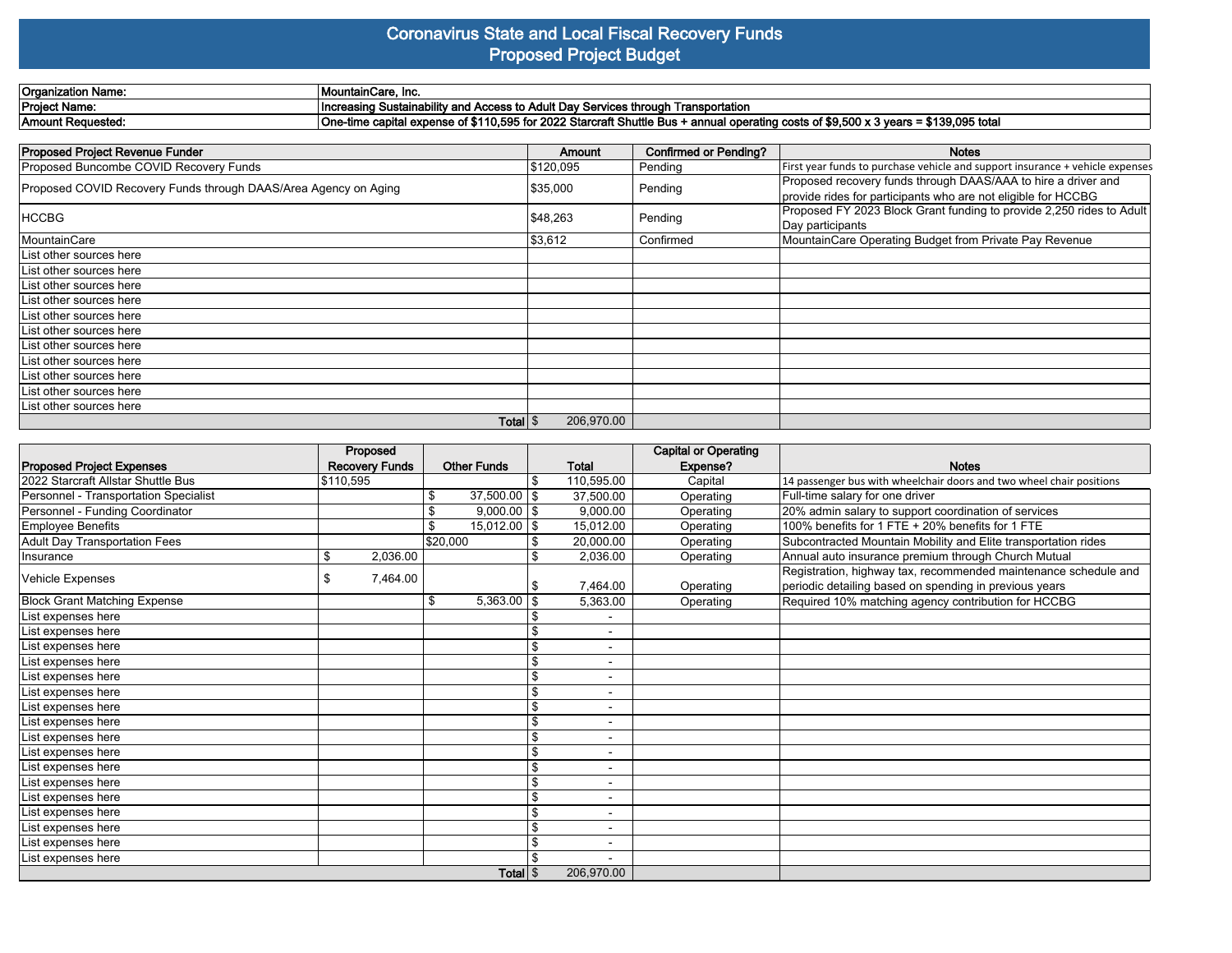

# 2022 Starcraft Allstar 22' Price Proposal



550+ Years of Collective Bus Sales Experience Servicing Over 1,500 Customers Annually

# **雷Competitive Pricing Competitive Pricing と In-House Financing**

Volume Discounts Fixed Contract Pricing

# Sales Experience **V'** Nationwide Network

21 Full-Service Locations Nationwide Partners with 25+ Top Manufacturers

Seamless Transactions Flexible Structures

**Years In Business**



**Dedicated Employees** **41 21 350+ 1,500 Annual Customers**

**Creative Bus Sales** offers dedicated sales, parts, and service departments to help you in all stages of bus ownership. Our customers benefit from our strong manufacturer partnerships, the largest in-stock inventory, and a nationwide team of experts. As a family-owned business with experience in the transportation industry since 1980, it's no coincidence that we've grown to become the nation's largest bus dealership.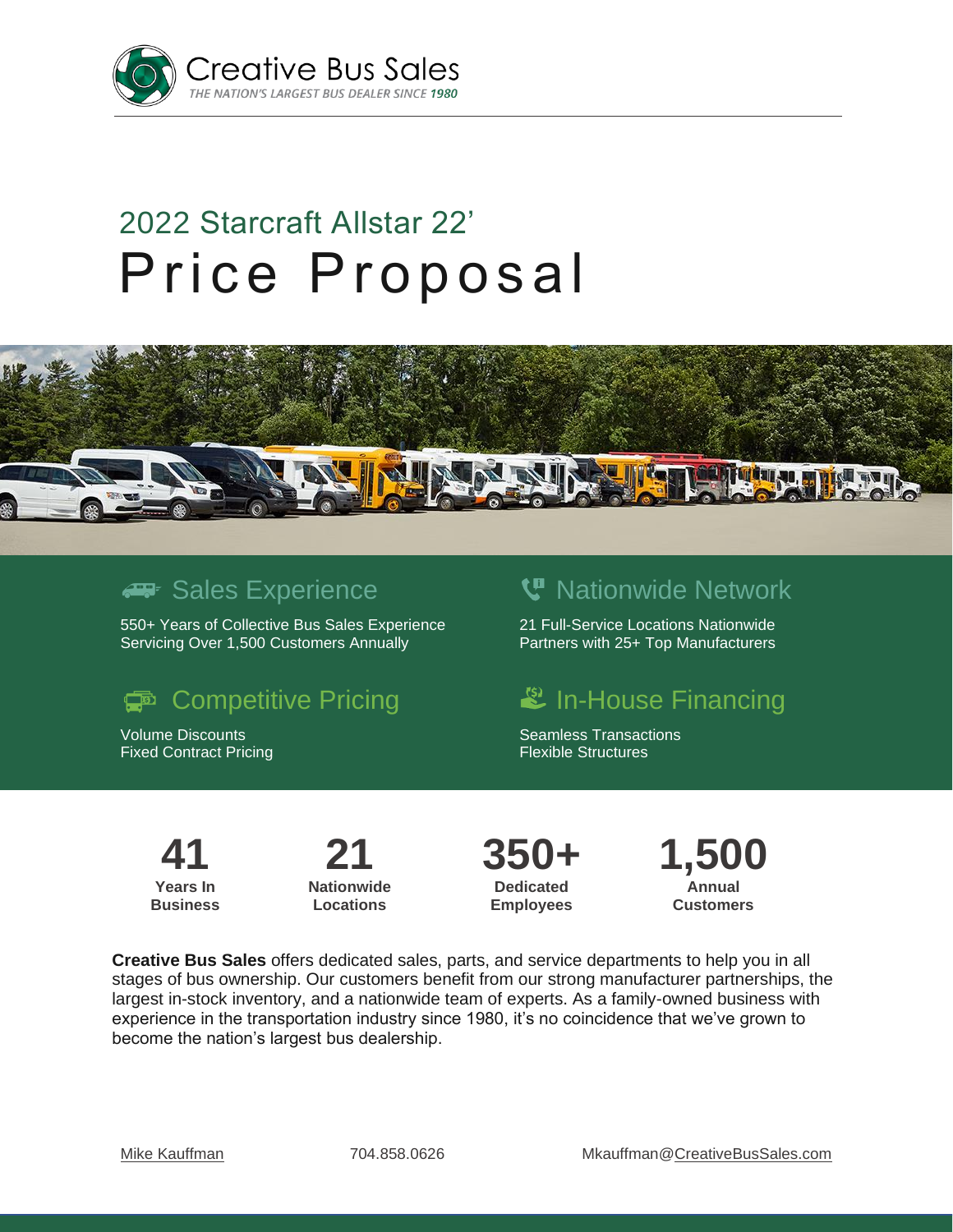

# 2022 Starcraft Allstar 22'



 $-278\frac{5}{8}$ 

Mike Kauffman **704.858.0626** Mkauffman[@CreativeBusSales.com](https://www.creativebussales.com/)

 $34^{5}_{8}$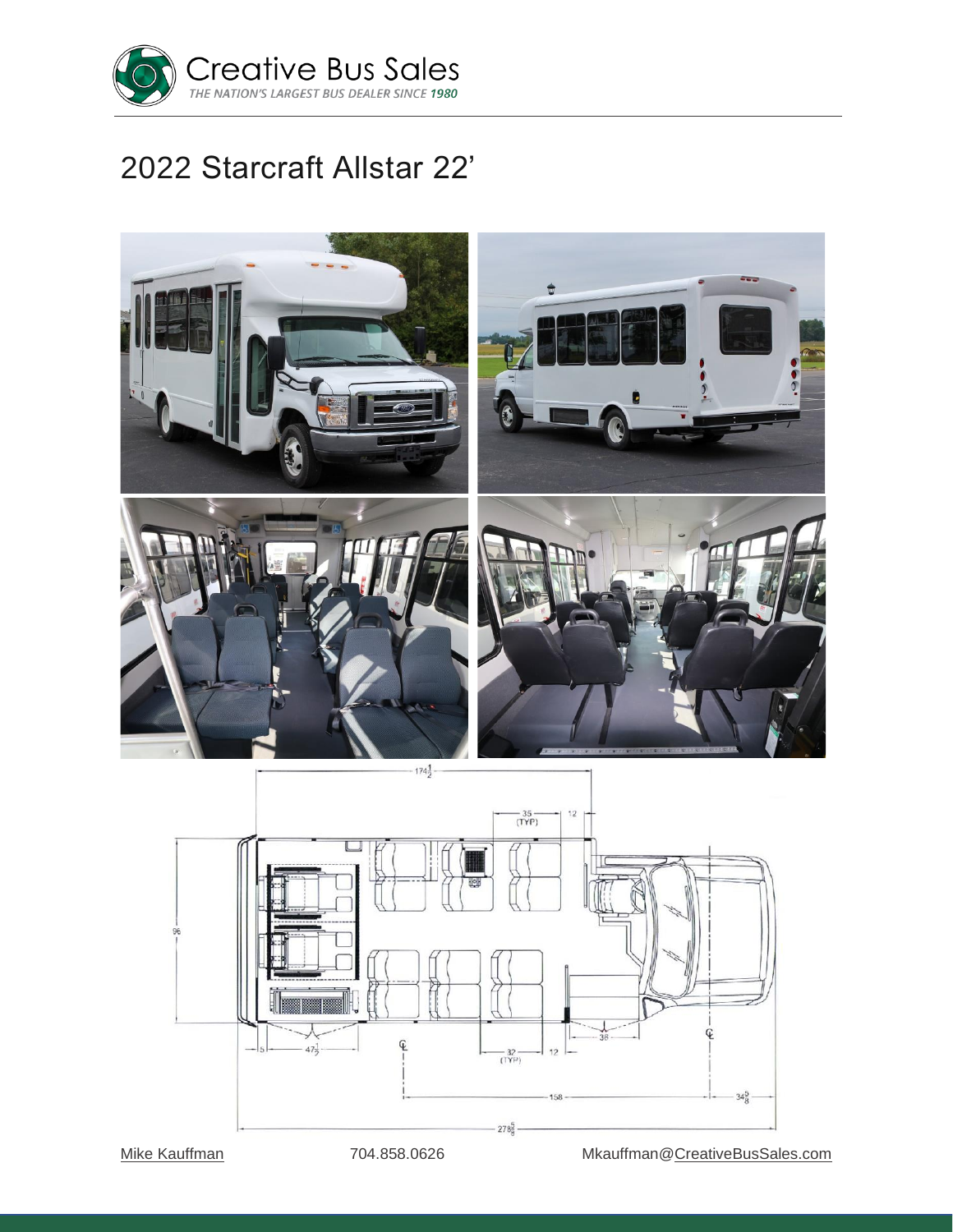

# **Specifications**

| <b>Chassis</b>                     | 2022 Ford E-350<br>Engine: 7.3L V-8<br>Fuel Type: Gas<br>$\bullet$                                                                                                                                                                                                                                                                                                                                                                                                                                                                                                                                                                                                                                                                                                                                                                          |
|------------------------------------|---------------------------------------------------------------------------------------------------------------------------------------------------------------------------------------------------------------------------------------------------------------------------------------------------------------------------------------------------------------------------------------------------------------------------------------------------------------------------------------------------------------------------------------------------------------------------------------------------------------------------------------------------------------------------------------------------------------------------------------------------------------------------------------------------------------------------------------------|
| <b>Exterior</b>                    | <b>Exterior Color: White</b><br>$\bullet$<br>Wheelbase: 158"<br>$\bullet$<br>Fully welded steel cage construction meeting all applicable FMVSS requirements<br>$\bullet$<br>"Starview" driver's visibility window in front of entry door<br>$\bullet$<br>Electric actuated 36" passenger entry door with full length glass<br>$\bullet$<br>36" wide x 36" high upper double T-Slider tempered safety glass windows with climate<br>$\bullet$<br>control tint<br>Black powder coated steel rear bumper<br>$\bullet$<br>Rear mud flaps<br>$\bullet$<br>Pre-painted white aluminum side, skirts<br>$\bullet$<br>Fiberglass front and rear caps<br>$\bullet$<br>One-piece seamless FRP (fiberglass reinforced plastic) roof<br>$\bullet$<br>Breakaway rearview mirrors with built-in convex<br>$\bullet$                                        |
| <b>Interior</b>                    | 93" Interior Width<br>$\bullet$<br>80" Interior floor to ceiling height (raised floor is 75")<br>$\bullet$<br>Floor and wall seat track for flexible seating<br>$\bullet$<br>5/8" exterior grade plywood flooring<br>$\bullet$<br>Ceiling and rear wall fabric for sound abatement<br>$\bullet$<br>White step nosing<br>$\bullet$<br>Printed circuit board with automotive type fuses and LED troubleshooting lights<br>$\bullet$<br>Driver Area: Grey padded vinyl<br>$\bullet$<br>Walls and Ceiling: Grey padded vinyl<br>$\bullet$<br>Flooring: Gerflor Sirius Graphite Grey<br>$\bullet$<br>Ceiling grab rail on street side<br>$\bullet$<br>1 1/4" dual entry grab rails parallel to entrance steps (both sides)<br>$\bullet$<br>Stanchion and modesty panel behind driver<br>$\bullet$<br>Driver storage in cab overhead<br>$\bullet$ |
| A/C and Heat                       | A/C System: TA733 Super 68K Dual Compressor<br>$\bullet$<br>Heater: 65K BTU floor mounted, 3 speed low profile OK side sliders<br>$\bullet$                                                                                                                                                                                                                                                                                                                                                                                                                                                                                                                                                                                                                                                                                                 |
| <b>Lighting</b>                    | Door activated interior lights<br>$\bullet$<br>Surface mount LED entry door exterior light<br>$\bullet$<br>Sealed LED stop, tail, and turn signal lights with LED back-up lights<br>LED front and rear marker lights<br>LED entry door step well lights<br>$\bullet$<br>LED driver and passenger area lighting                                                                                                                                                                                                                                                                                                                                                                                                                                                                                                                              |
| <b>Electrical</b>                  | 240 AMP OEM alternator<br>Intermotive Flex Tech Electrical System<br>$\bullet$                                                                                                                                                                                                                                                                                                                                                                                                                                                                                                                                                                                                                                                                                                                                                              |
| <b>Audio/Visual</b>                | Deluxe AM/FM/CD with clock & 4 speakers PA ready<br>$\bullet$<br>Rosco back-up camera system w/ 7" rearview monitor/mirror combo<br>$\bullet$                                                                                                                                                                                                                                                                                                                                                                                                                                                                                                                                                                                                                                                                                               |
| Wheelchair<br><b>Accessibility</b> | 34" x 54" Braun wheelchair lift located in the rear of the unit<br>$\bullet$<br>Intermotive Gateway Transit Fast Idle with lift interlock<br>$\bullet$<br>Wheelchair door upfit package<br>$\bullet$                                                                                                                                                                                                                                                                                                                                                                                                                                                                                                                                                                                                                                        |
| <b>Accessories</b>                 | Manual Q' Straint securement kit (2)<br>$\bullet$<br>Priority seating sign ** Required for ADA Compliance**<br>$\bullet$                                                                                                                                                                                                                                                                                                                                                                                                                                                                                                                                                                                                                                                                                                                    |

Mike Kauffman 704.858.0626 Mkauffman[@CreativeBusSales.com](https://www.creativebussales.com/)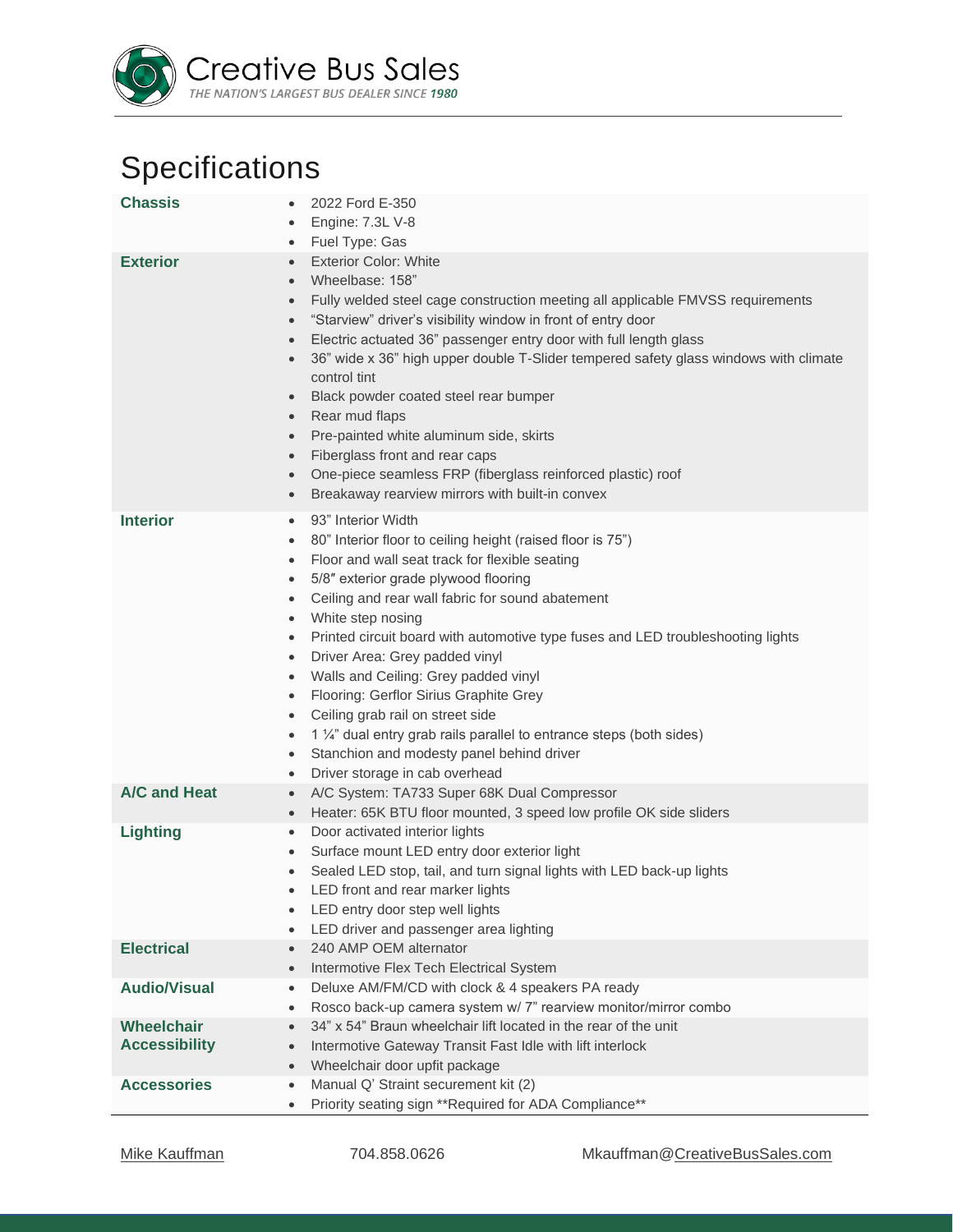

|                                            | Wheelchair decal<br>$\bullet$                                                                                                                                                                                                                                                                                                                                                                                                                                                                                                                  |
|--------------------------------------------|------------------------------------------------------------------------------------------------------------------------------------------------------------------------------------------------------------------------------------------------------------------------------------------------------------------------------------------------------------------------------------------------------------------------------------------------------------------------------------------------------------------------------------------------|
| <b>Safety</b>                              | Back-up alarm SAE type C 97 db(A)<br>$\bullet$                                                                                                                                                                                                                                                                                                                                                                                                                                                                                                 |
| <b>Passenger</b><br><b>Seating Options</b> | 12 Passenger, 2 Wheelchair<br>$\bullet$<br>13 Passenger, 1 Wheelchair<br>$\bullet$<br>14 Passenger, 0 Wheelchair<br>$\bullet$                                                                                                                                                                                                                                                                                                                                                                                                                  |
| <b>Seating</b>                             | Passenger Seating:<br>$\bullet$<br>Seat Fabric: Level 6 Duratex Jordan Blue<br>Mid high, double seat (6)<br>$\qquad \qquad -$<br>Econo Flip, single seat (2)<br>$\qquad \qquad -$<br>Seat belt, non-retractable (14)<br>$\hspace{0.1mm}-\hspace{0.1mm}$<br>Seat belt loop (14)<br>$\qquad \qquad -$<br>Anti-vandal grab handle on aisle seats (6)<br>$\qquad \qquad -$<br>Driver Seating: SHIELD FC Recliner, RH Arm, 4 Position Lumbar, Mesh Pocket<br>$\bullet$<br>Driver Seat Cover: Level 6 Duratex Jordan Blue Cloth<br>$\qquad \qquad -$ |

# **Warranty**

| <b>Manufacturer Warranty</b> | • Starcraft 5 Year/100,000 Miles                   |
|------------------------------|----------------------------------------------------|
|                              | • Ford E-350 Bumper to Bumper: 3 Year/36,000 Miles |
| <b>Chassis Warranty</b>      | • Ford E-350 Powertrain: 5 Year/60,000 Miles       |

All vehicles come with warranty, but Creative Bus Sales offers more value without the added cost. Our coverage and support comes with each of our new buses — **standard**.

#### **We Process All The Warranty Registrations**

We register all of your bus parts for you, no more pesky warranty cards to fill out. This includes *all* parts, wheelchair lift, electronics, HVAC, etc.

#### **We Handle All The Paperwork**

We administer and coordinate any warranty work. You make one call to our warranty department, and they take it from there.

#### **Repair Facilities Near You**

When warranty work is needed, we use service repair facilities near the bus location. We have over 3200 authorized centers and growing. You will never have to drive far to get repairs completed.

#### **No More Claim Forms**

Creative Bus handles all parts of the claim process, you will have no out of pocket expenses, no reimbursements, and the service facility will be paid directly by us.

#### **Longer Warranty Period**

We have negotiated extended periods for the units we sell. Unprecedented 60 month/100,000 mile bumper-to-bumper warranty on the Starcraft bus upfit.